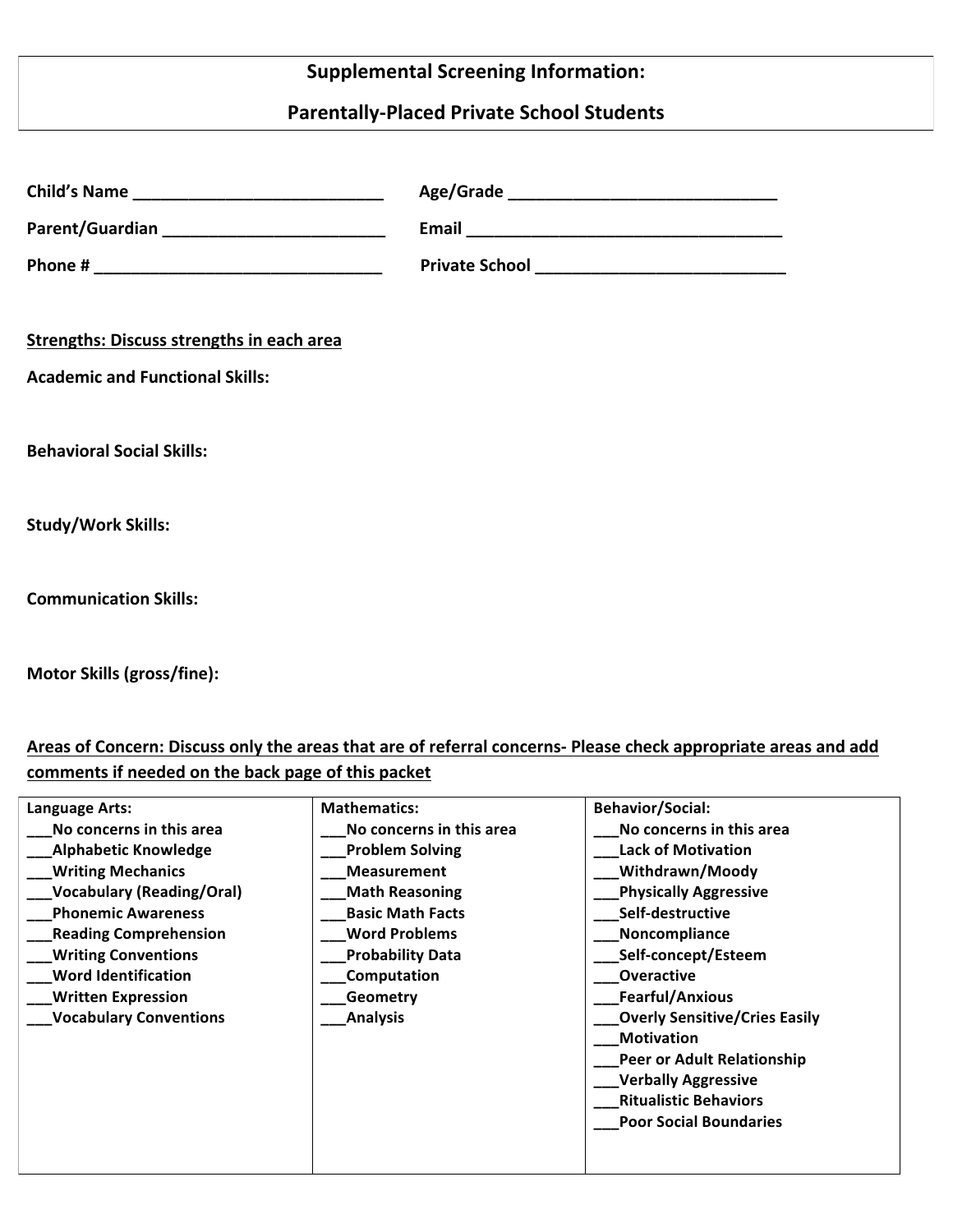| Health/Medical:<br>No concerns in this area<br><b>Seizures</b><br><b>Frequently Gets Hurt</b><br><b>Physical Complaints</b><br><b>Visual Acuity</b><br>Overweight/Underweight<br><b>Diagnosed Medical Condition</b><br><b>Diagnosed Mental Health</b><br><b>Condition</b><br><b>Hearing</b><br>Tired/Listless<br><b>Medication</b>                                                               | <b>Communication:</b><br>No concerns in this area<br>Non-verbal<br>Fluency<br><b>Expressive Language</b><br><b>Articulation</b><br>Vocabulary<br><b>Receptive Language</b><br><b>Voice Problems</b>                                                                                                                                                                                | Motor:<br>No concerns in this area<br><b>Walking/Running</b><br><b>Gross Motor Coordination</b><br><b>Transitioning from class to class</b><br><b>Commode Transfer</b><br>Copying<br><b>Throwing/Catching</b><br>Moving from sitting to standing<br><b>Frequent Falls</b><br><b>Overall Coordination</b><br>Handwriting<br><b>Fine Motor Coordination</b><br>Moving from standing to sitting<br>Concerns with child safety |
|--------------------------------------------------------------------------------------------------------------------------------------------------------------------------------------------------------------------------------------------------------------------------------------------------------------------------------------------------------------------------------------------------|------------------------------------------------------------------------------------------------------------------------------------------------------------------------------------------------------------------------------------------------------------------------------------------------------------------------------------------------------------------------------------|----------------------------------------------------------------------------------------------------------------------------------------------------------------------------------------------------------------------------------------------------------------------------------------------------------------------------------------------------------------------------------------------------------------------------|
| <b>Study/Work Skills:</b><br>No concern in this area<br><b>Avoids Difficult Tasks</b><br>Does not work independently<br><b>Excessive Daydreaming</b><br>Disorganized<br><b>Following Directions</b><br><b>Remaining in seat</b><br><b>Turning in Assignments</b><br><b>Making Transitions</b><br><b>Completing Tasks</b><br><b>Attention Span/Concentration</b><br><b>Difficulty with Memory</b> | <b>Daily Living Skills:</b><br>No concerns in this area<br><b>Feeding Self</b><br>Safety (to self or others)<br><b>Understanding/Responding to</b><br><b>Environmental Cues</b><br>Toileting<br><b>Drinking from cup</b><br><b>Understanding/Responding to</b><br><b>Social Cues</b><br><b>Dressing Self</b><br><b>Communicating Basic</b><br><b>Wants/Needs</b><br>Gullible/Naïve | <b>Other Concerns- Additional Space on last</b><br>page:                                                                                                                                                                                                                                                                                                                                                                   |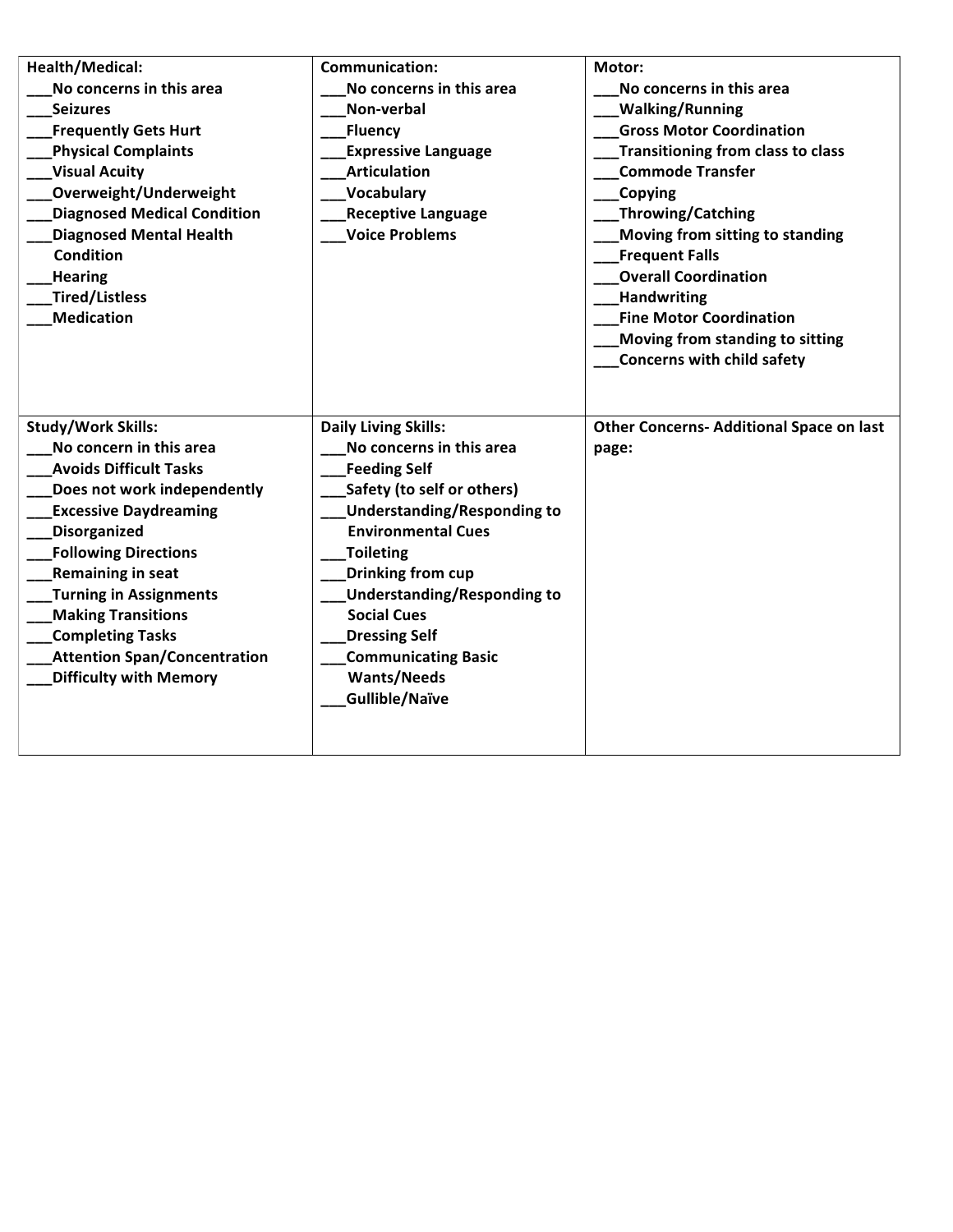## **<u>Summary of Parent/Teacher Conferences (to address areas of concern)</u>**

| <b>First Contact/Attempt</b> | Date |  |
|------------------------------|------|--|
| <b>Person Making Contact</b> |      |  |
| Type of Contact              |      |  |
| Purpose                      |      |  |

Comments about contact:

| <b>Second Contact/Attempt</b> | Date |  |
|-------------------------------|------|--|
| Person Making Contact         |      |  |
| Type of Contact               |      |  |
| Purpose                       |      |  |
|                               |      |  |

Comments about contact:

#### **Vision and Hearing Screenings**

May be completed at the school

| <b>Hearing</b>   | Pass        | Fail   | 25 dB   | 500, 1000, 2000, 4000 Hz |          |
|------------------|-------------|--------|---------|--------------------------|----------|
| Near Vision Pass |             | – Fail | $R$ 20/ | L 20/                    | Both 20/ |
| Far Vision       | <b>Pass</b> | Fail   | $R$ 20/ | L 20/                    | Both 20/ |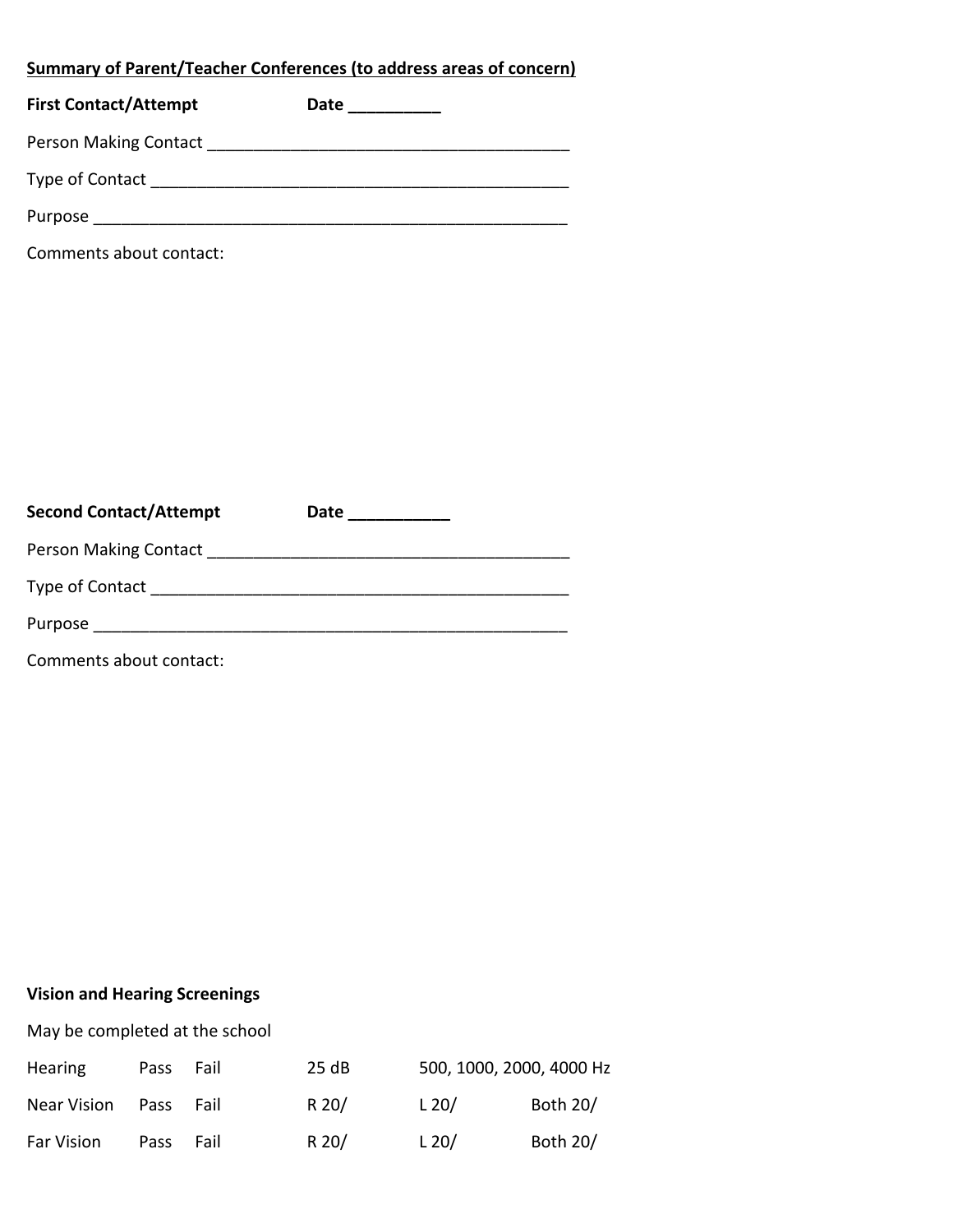#### *Should include more than one setting and address areas of concern, must be by someone other than the child's teacher(s) (Make multiple copies of this form)*

| <b>Student Name</b>   |                                                                          | Grade                   | <b>Teacher</b> |                              |  |
|-----------------------|--------------------------------------------------------------------------|-------------------------|----------------|------------------------------|--|
| <b>Observer</b>       | <b>Position</b><br><u> 1980 - Jan Stein Berlin, amerikansk politiker</u> |                         |                | <b>Date</b><br>$\frac{1}{2}$ |  |
|                       |                                                                          | <b>Subject Observed</b> |                |                              |  |
| Language Arts/English |                                                                          | Math                    |                | Social Studies/History       |  |
| Science               |                                                                          | Health/PE               |                |                              |  |

| <b>Instructional Organization</b>   |  |                                            |  |                                                         |  |  |  |
|-------------------------------------|--|--------------------------------------------|--|---------------------------------------------------------|--|--|--|
| Large Group/Entire Class            |  | Small Groups Working on<br>Same Assignment |  | Small Groups Working on<br><b>Different Assignments</b> |  |  |  |
| <b>Independent Seatwork</b>         |  | <b>Cooperative Learning</b>                |  | Pair Sharing/Partner<br>Learning                        |  |  |  |
| Peer Tutoring (Teacher<br>Directed) |  | <b>Teacher Directed Lesson</b>             |  | <b>Student Directed Lesson</b>                          |  |  |  |
|                                     |  |                                            |  |                                                         |  |  |  |

#### **Check all that apply**

- \_\_\_\_\_ Recognizes & uses self-control \_\_\_\_\_\_\_\_\_\_\_\_\_\_\_\_\_\_\_\_\_\_\_\_ Difficulty copying from board<br>\_\_\_\_\_ Takes Turns and shares with peers \_\_\_\_\_\_\_\_\_\_\_\_\_\_\_\_\_\_\_\_\_\_Careless doesn't complete ta
- Takes Turns and shares with peers Turns and shares with peers Careless doesn't complete task<br>Conforms to expectations Constantly out of seat
- 
- Complies w/ oral requests or directions<br>
Interacts and/or works with peers<br>
Contributes to class<br>
Short attention span
- □ Interacts and/or works with peers <br>
 Short attention span<br>
Shows respect to authority and property <br>
 Displays leadership ability
- $\frac{1}{2}$  Shows respect to authority and property
- 
- 
- 
- 
- Creates distractions for others Disorganized work habits  $\frac{1}{\sqrt{1-\frac{1}{n}}}$  Given the opportunity, follows a contract
- 
- 
- ◯ Self monitors own action and behavior<br>
◯ Actions stop learning in class Tries to control others
- Actions stop learning in class<br>
Talks excessively
- Talks excessively<br>
Immature behavior<br>  $\overline{\qquad}$  Avoids groups<br>
Does not follow
- 
- 
- Works independently<br>Trouble finding place<br>Trouble finding place<br>Noids eye contact and the structure of the structure of the structure of the structure of the structure of the structure of the structure of the structure of
- 
- 
- 
- Constantly out of seat<br>
Contributes to class
- 
- 
- 
- Obeys rules **Easily** frustrated
	- Aggressive toward peers<br>
	<u>Aggressive</u> toward peers<br>
	Obscene language
	-
- Asks for help from adults<br>
Ignores distractions<br>
Creates distractions for others<br>
Obscene language<br>
Disorganized work habits
	-
	- Completes class work <br>
	Completes homework **Demands excessive attention**<br>
	Perseverates (repetitive behavior)
		- Completes (repetitive behavior)<br>Completes persents per and persent persons per approximation
		- -
		- - **IMMature Behavior Does not follow directions**
	- Withdrawn **Unusual language** 
		- - Avoids eye contact

**Comments:**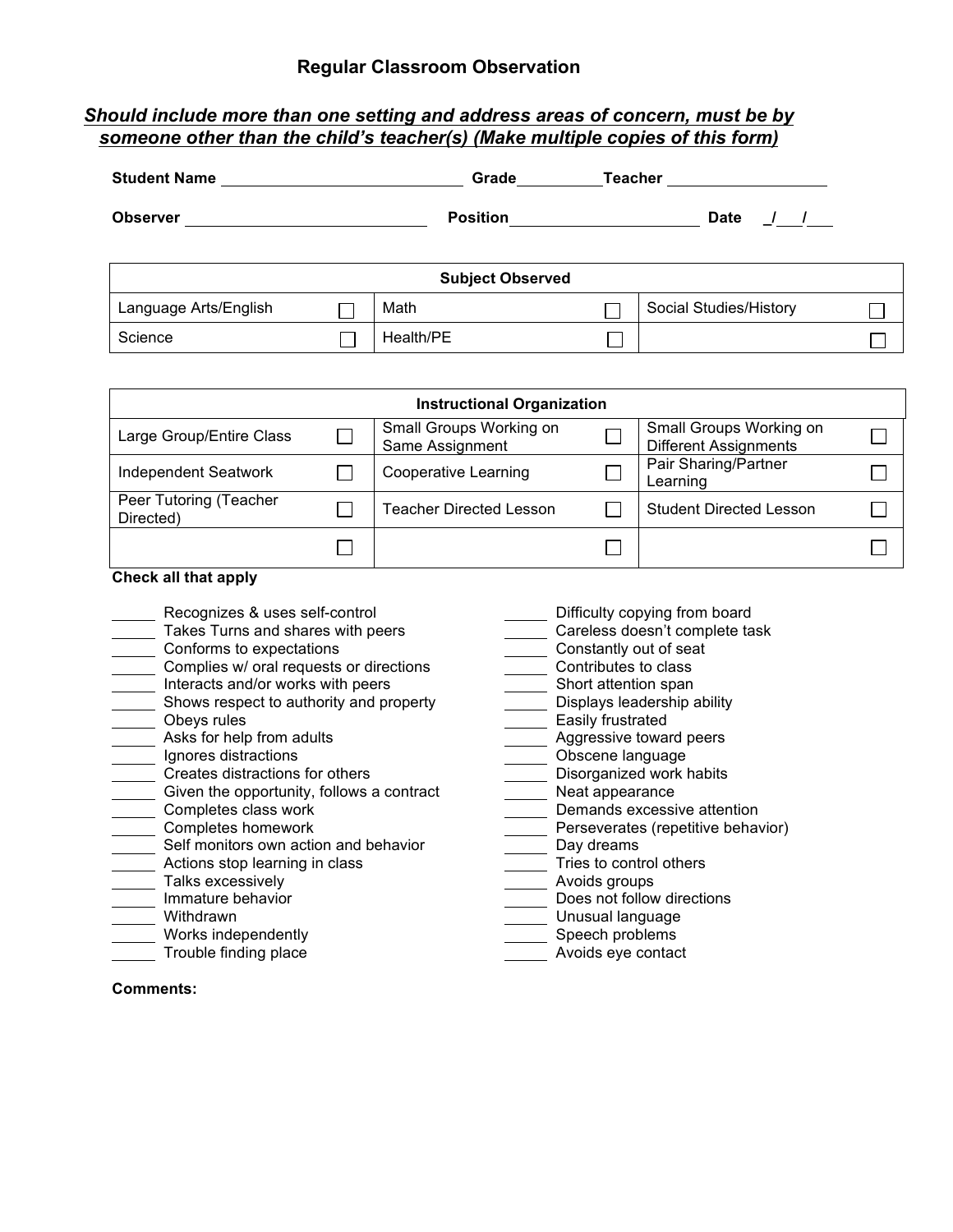#### **Attendance Pattern (Indicate where problems occurred)**

| Grade         |  |  |  |
|---------------|--|--|--|
| Days Enrolled |  |  |  |
| Days Absent   |  |  |  |
| Tardies       |  |  |  |

How many schools has this student attended? \_\_\_\_

#### **Past and Current Subject Marks (Three most recent or when problems occurred):**

| Grade | Subject                                                                                 | 1 <sup>st</sup> Q. | $2^{nq}$ Q. | Sem. | $3^{rd}$ Q. | $4^{\text{th}}$ Q. | Final | Comments |
|-------|-----------------------------------------------------------------------------------------|--------------------|-------------|------|-------------|--------------------|-------|----------|
|       |                                                                                         |                    |             |      |             |                    |       |          |
|       |                                                                                         |                    |             |      |             |                    |       |          |
|       |                                                                                         |                    |             |      |             |                    |       |          |
|       |                                                                                         |                    |             |      |             |                    |       |          |
|       |                                                                                         |                    |             |      |             |                    |       |          |
|       |                                                                                         |                    |             |      |             |                    |       |          |
|       |                                                                                         |                    |             |      |             |                    |       |          |
|       |                                                                                         |                    |             |      |             |                    |       |          |
|       | المعاولين والملحول والمستحدث والمتحارب والمستحلحة والمتحدث والمتحارب والمنابلة والمحارب |                    |             |      |             |                    |       |          |

 Has student ever been retained? Yes: grade(s) retained

#### **Standardized or Individual Assessment/Test Results**

| Test | Grade | Date | Results (Standard Score, Percentile, Level, or other) |
|------|-------|------|-------------------------------------------------------|
|      |       |      |                                                       |
|      |       |      |                                                       |
|      |       |      |                                                       |
|      |       |      |                                                       |
|      |       |      |                                                       |

### **Types of Remedial Services**

| Types of Services | Dates of Services | Comments |
|-------------------|-------------------|----------|
|                   |                   |          |
|                   |                   |          |
|                   |                   |          |
|                   |                   |          |
|                   |                   |          |

## **General Medical-Health Screening**

| Describe any serious illness or accidents since birth: | Date | Hospitalized (Y/N) |  |  |
|--------------------------------------------------------|------|--------------------|--|--|
|                                                        |      |                    |  |  |
|                                                        |      |                    |  |  |
|                                                        |      |                    |  |  |
|                                                        |      |                    |  |  |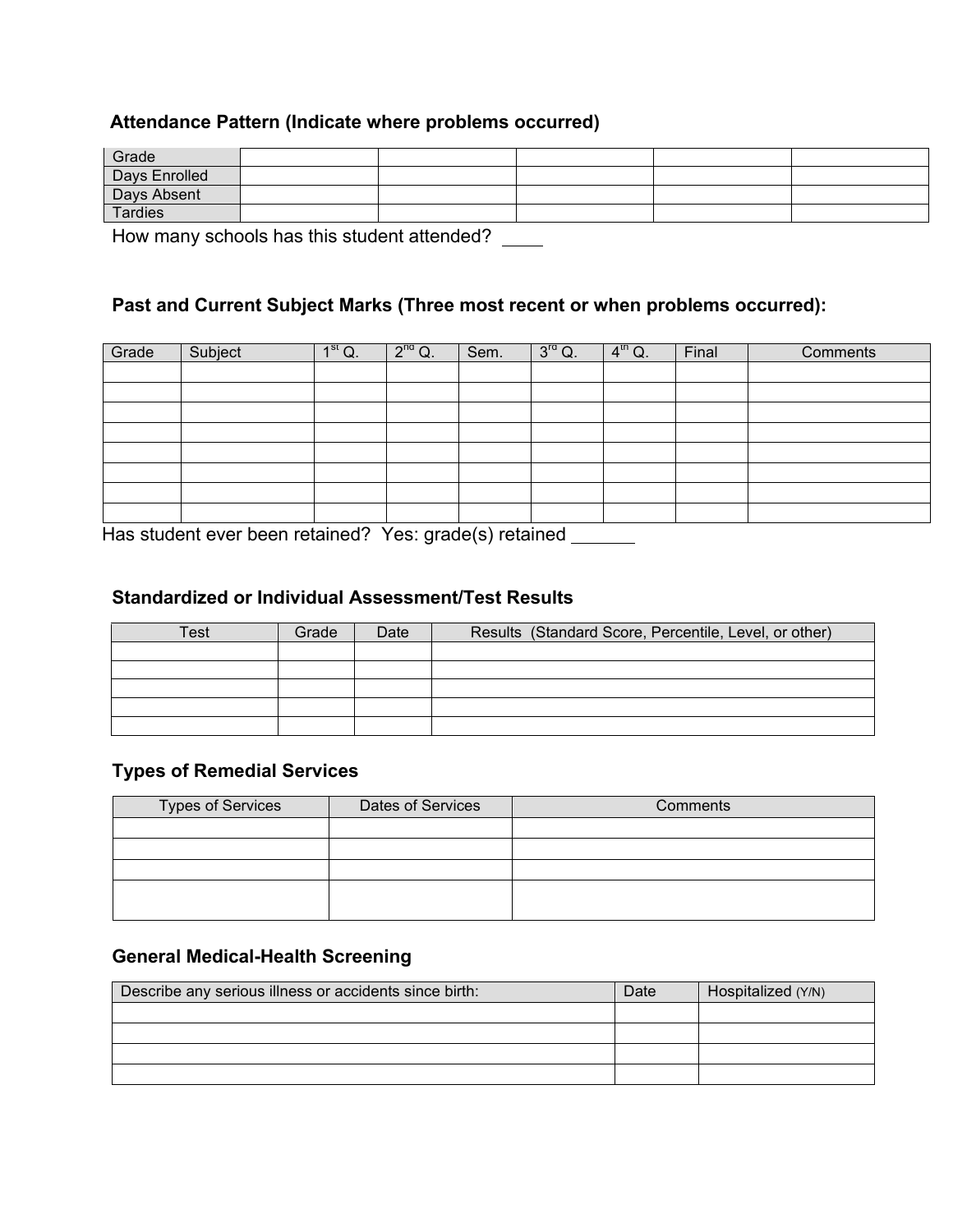#### **Intervention strategies to address areas of concern**

|                                                         | <b>Beginning</b> | Ending      | No Change | Erratic       | Improvements | <b>Success</b> |
|---------------------------------------------------------|------------------|-------------|-----------|---------------|--------------|----------------|
|                                                         | <b>Date</b>      | <b>Date</b> |           | <b>Result</b> |              | Y or N         |
|                                                         |                  |             |           |               |              |                |
| Modified Instruction- please                            |                  |             |           |               |              |                |
| specify on addt'l sheet<br><b>Modified Environment-</b> |                  |             |           |               |              |                |
|                                                         |                  |             |           |               |              |                |
| please specify on addt'l<br>sheet                       |                  |             |           |               |              |                |
| Counseling, Support                                     |                  |             |           |               |              |                |
| group                                                   |                  |             |           |               |              |                |
| <b>Behavioral Contract</b>                              |                  |             |           |               |              |                |
| Point System                                            |                  |             |           |               |              |                |
| Charting                                                |                  |             |           |               |              |                |
| Parent Follow Up                                        |                  |             |           |               |              |                |
| <b>Small Group Instruction</b>                          |                  |             |           |               |              |                |
| Specialized Instructional                               |                  |             |           |               |              |                |
| Equipment                                               |                  |             |           |               |              |                |
| <b>Peer Tutor</b>                                       |                  |             |           |               |              |                |
| <b>Public or Private Agency</b>                         |                  |             |           |               |              |                |
| <b>Community Resources</b>                              |                  |             |           |               |              |                |
| <b>Change of Schedule</b>                               |                  |             |           |               |              |                |
| Change in Curriculum                                    |                  |             |           |               |              |                |
| <b>Change in Teachers</b>                               |                  |             |           |               |              |                |
|                                                         |                  |             |           |               |              |                |
|                                                         |                  |             |           |               |              |                |
|                                                         |                  |             |           |               |              |                |
|                                                         |                  |             |           |               |              |                |
|                                                         |                  |             |           |               |              |                |
|                                                         |                  |             |           |               |              |                |
|                                                         |                  |             |           |               |              |                |
|                                                         |                  |             |           |               |              |                |

*Attach documentation of strategies, anecdotal records, notes/discussion as appropriate to document the student has received intervention supports prior to being referred for special education. The following areas of eligibility require two research based interventions with progress monitoring; Serious Emotional Disability, Intellectual Disability, Other Health Impaired, Specific Learning Disability, and Traumatic Brain Injury prior to determining the need for specially designed instruction.*